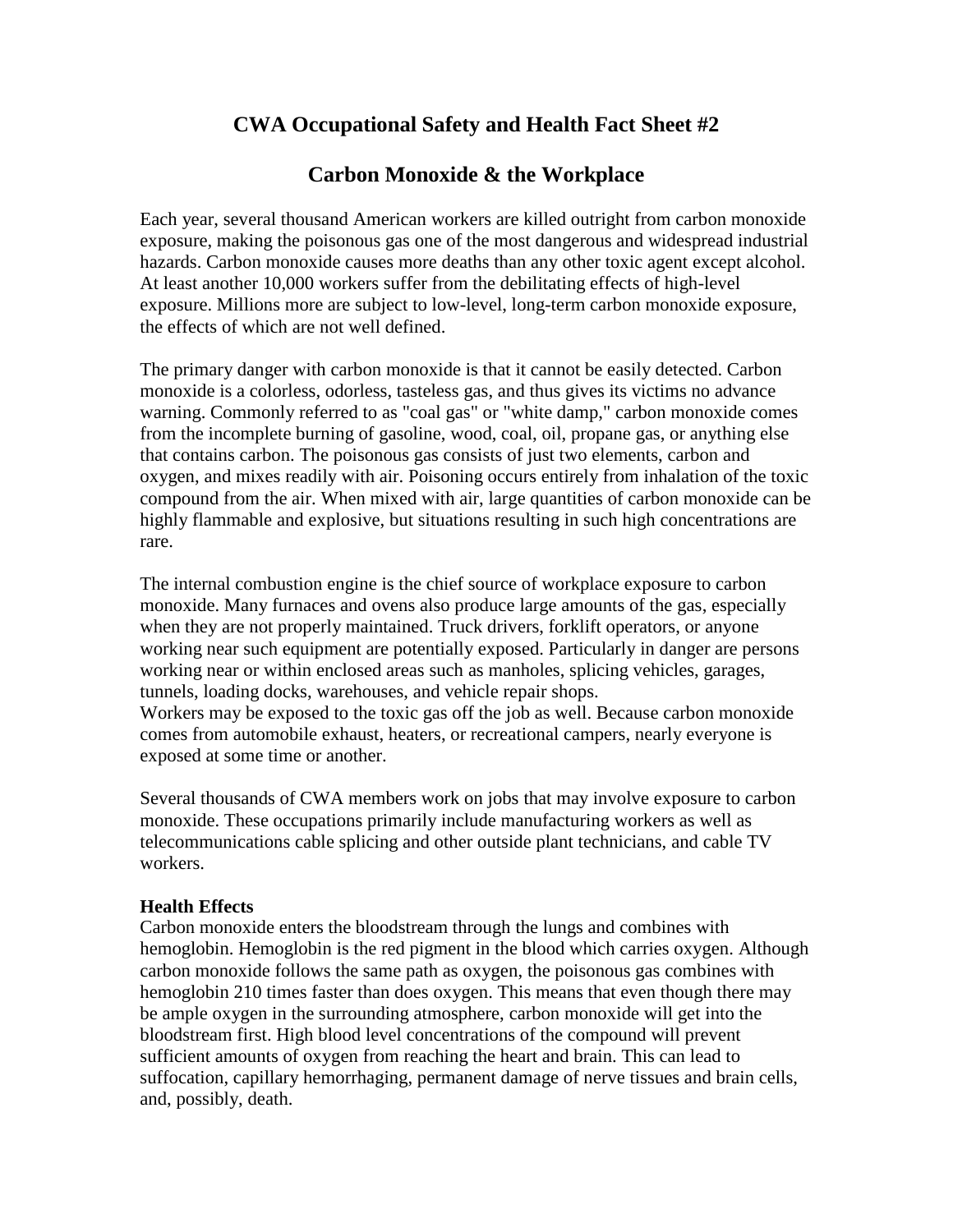The initial symptoms of carbon monoxide poisoning are difficult to differentiate from other possible causes. Low-level exposure can cause headaches, dizziness, drowsiness, or nausea. Further exposure will aggravate the preliminary symptoms and can be accompanied by a rapid pulse, confusion, loss of coordination, or collapse. Finally, high exposure can lead to convulsions, coma, or death. A highly exposed victim who recovers may still suffer permanent damage of the brain or nerve tissue.

The long-term effects of low-level exposure are uncertain. Sudden exposure at high levels, however, can kill in just a few minutes. During World War II in Italy, over 500 persons were killed almost instantly when their overloaded train became stuck in a steep, icy tunnel and toxic gas from the burning coal suffocated them.

Pregnant workers may face a special danger, although low-level carbon monoxide exposure has not been definitively linked to birth defects. Cases of extreme poisoning, however, have resulted in stillbirths or nervous system defects in newborn children.

Workers with health problems, such as heart trouble, anemia, or respiratory ailments, which affect the flow of oxygen in the bloodstream, may be more readily endangered by carbon monoxide exposure than workers without such conditions. Because carbon monoxide is a by-product of cigarette smoking, the gas may adversely affect smokers more quickly than non-smokers. Carbon monoxide exposure can also contribute to pneumonia by allowing the entry of saliva or foreign matter into the respiratory tract.

#### **Medical Treatment**

Regardless of the level of exposure, practically all carbon monoxide is eliminated from the bloodstream within eight to ten hours after exposure ends. Once carbon monoxide is detected, workers in the contaminated area should be removed immediately.

Restoring breathing with artificial respiration or resuscitation equipment can treat acute poisoning. The removal of carbon monoxide from the hemoglobin is accelerated by the inhalation of oxygen. The victim should be kept lying down and warm in an area away from drafts. The after-effects of carbon monoxide poisoning should be treated by a physician and may necessitate hospitalization.

#### **Controlling the Hazard**

The best way to control carbon monoxide exposure is to remove it entirely from the environment. One method of doing this is to substitute non-gas producing equipment, such as battery-powered engines, for vehicles or machinery that emit carbon monoxide. Ventilation systems are another effective means of eliminating carbon monoxide from the environment. Individual operations can be enclosed and connected to a local exhaust ventilation system. Portable exhaust devices can be employed to remove gas from enclosed or underground work areas. Also, keeping equipment in proper working order will minimize potential hazards. As a last resort, workers can be provided with personal protective respiratory equipment. In addition, employers should provide affected workers with information and training regarding the potential hazards associated with carbon